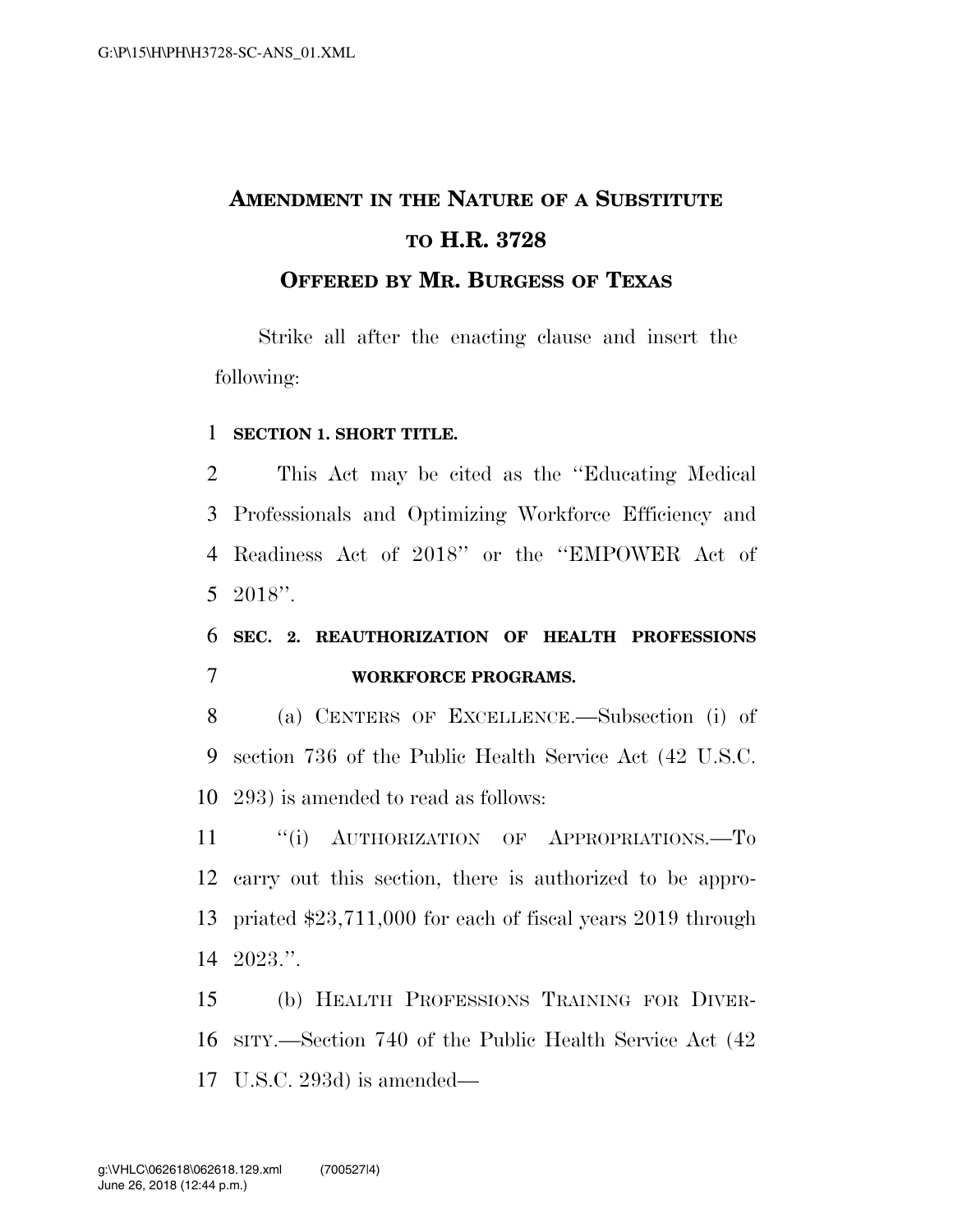| $\mathbf{1}$   | $(1)$ in subsection (a), by striking "\$51,000,000                  |
|----------------|---------------------------------------------------------------------|
| $\overline{2}$ | for fiscal year 2010, and such sums as may be nec-                  |
| 3              | essary for each of the fiscal years 2011 through                    |
| $\overline{4}$ | $2014$ " and inserting " $$48,970,000$ for each of fiscal           |
| 5              | years $2019$ through $2023$ ";                                      |
| 6              | $(2)$ in subsection (b), by striking "\$5,000,000                   |
| 7              | for each of the fiscal years 2010 through 2014" and                 |
| 8              | inserting "\$1,190,000 for each of fiscal years 2019                |
| 9              | through $2023$ "; and                                               |
| 10             | $(3)$ in subsection $(e)$ , by striking "\$60,000,000               |
| 11             | for fiscal year 2010 and such sums as may be nec-                   |
| 12             | essary for each of the fiscal years 2011 through                    |
| 13             | $2014$ " and inserting " $$14,189,000$ for each of fiscal           |
| 14             | years $2019$ through $2023$ ".                                      |
| 15             | (c) PRIMARY CARE TRAINING AND ENHANCE-                              |
| 16             | MENT.—Section $747(c)(1)$ of the Public Health Service              |
| 17             | Act $(42 \text{ U.S.C. } 293\text{k}(c)(1))$ is amended by striking |
|                | 18 " $$125,000,000$ for fiscal year 2010, and such sums as          |
| 19             | may be necessary for each of fiscal years 2011 through              |
| 20             | $2014$ " and inserting " $$42,924,000$ for each of fiscal years     |
| 21             | 2019 through 2023".                                                 |
| 22             | (d) TRAINING IN GENERAL, PEDIATRIC, AND PUBLIC                      |
| 23             | HEALTH DENTISTRY.—Section 748(f) of the Public                      |
| 24             | Health Service Act (42 U.S.C. 293k–2 $(f)$ ) is amended by          |

striking ''\$30,000,000 for fiscal year 2010 and such sums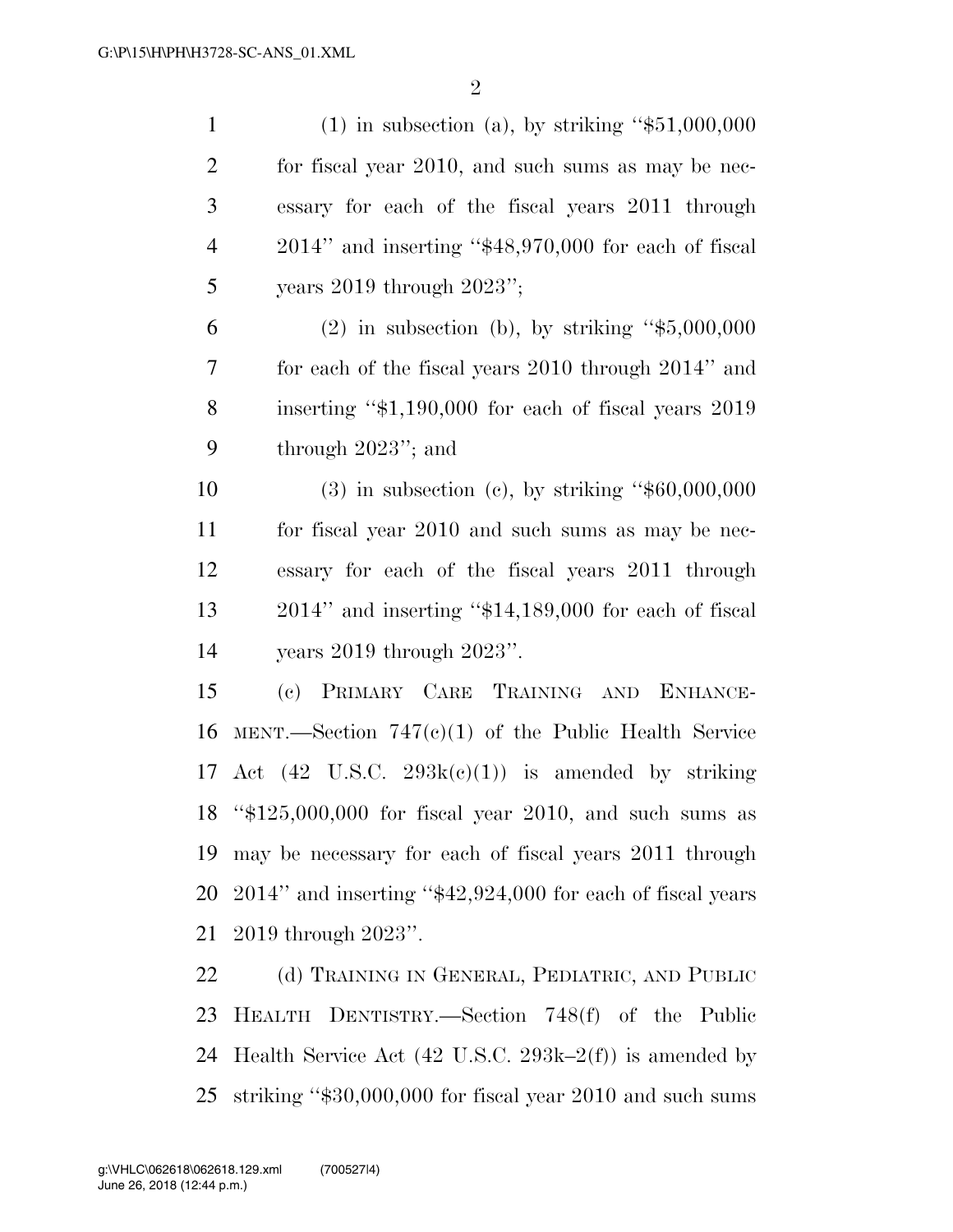as may be necessary for each of fiscal years 2011 through 2015'' and inserting ''\$40,673,000 for each of fiscal years 2019 through 2023''.

 (e) AREA HEALTH EDUCATION CENTERS.—Section 751(j)(1) of the Public Health Service Act (42 U.S.C. 6 294a(j)(1)) is amended by striking " $$125,000,000$  for each of the fiscal years 2010 through 2014'' and inserting ''\$38,250,000 for each of fiscal years 2019 through 2023''.

 (f) NATIONAL CENTER FOR HEALTHCARE WORK-FORCE ANALYSIS.—

12 (1) IN GENERAL.—Section  $761(e)(1)(A)$  of the Public Health Service Act (42 U.S.C.  $294n(e)(1)(A)$  is amended by striking "\$7,500,000 for each of fiscal years 2010 through 2014'' and in- serting ''\$5,663,000 for each of fiscal years 2019 through 2023''.

18 (2) TECHNICAL CORRECTION.—Section 761(e)(2) of the Public Health Service Act (42 20 U.S.C.  $294n(e)(2)$  is amended by striking "sub-section (a)'' and inserting ''paragraph (1)''.

 (g) PUBLIC HEALTH WORKFORCE.—Section 770(a) of the Public Health Service Act (42 U.S.C. 295e(a)) is amended by striking ''\$43,000,000 for fiscal year 2011, and such sums as may be necessary for each of the fiscal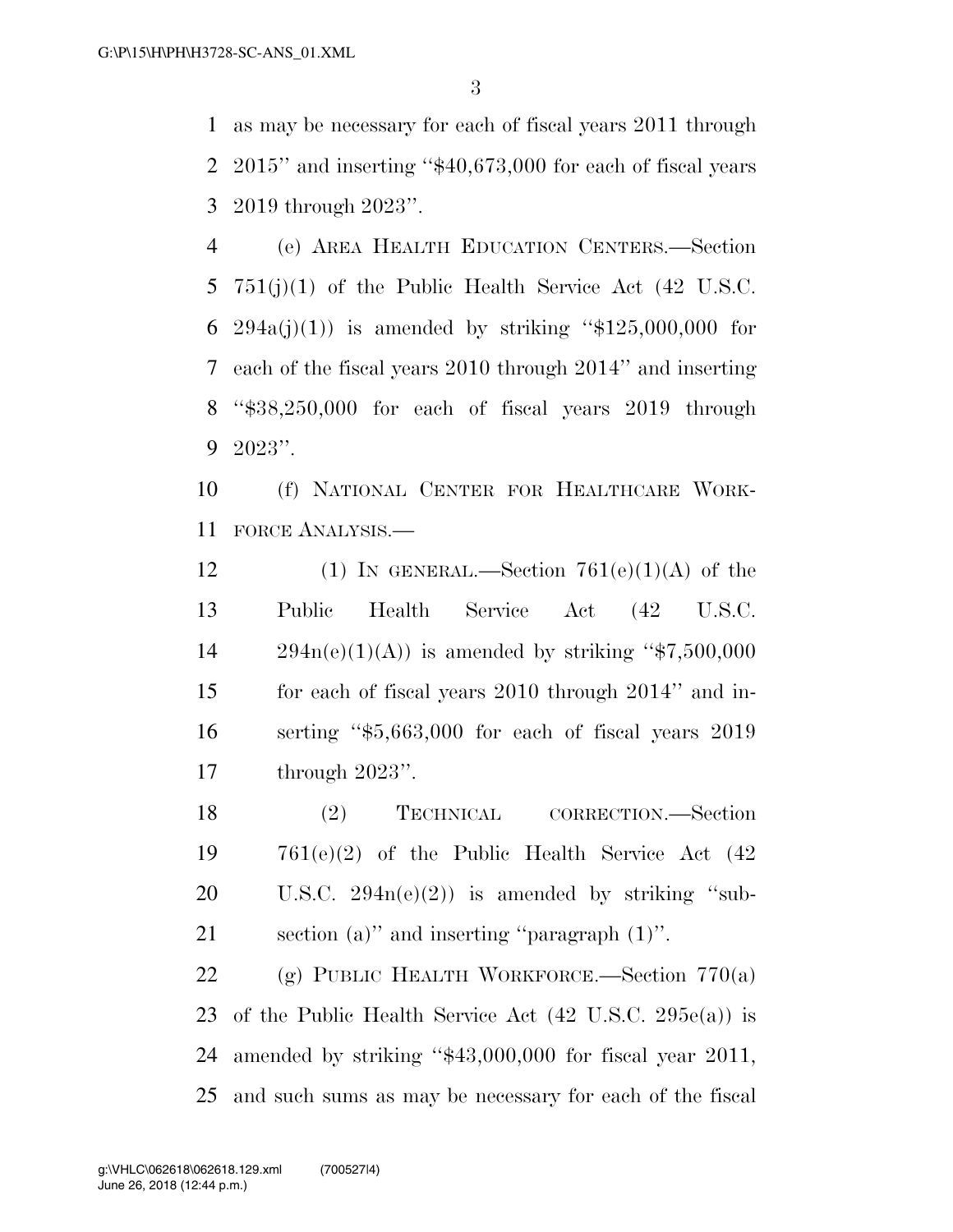years 2012 through 2015'' and inserting ''\$17,000,000 for each of fiscal years 2019 through 2023''.

## **SEC. 3. EDUCATION AND TRAINING RELATING TO GERI-ATRICS.**

 Section 753 of the Public Health Service Act (42 U.S.C. 294c) is amended to read as follows:

# **''SEC. 753. EDUCATION AND TRAINING RELATING TO GERI-ATRICS.**

9 "(a) GERIATRICS WORKFORCE ENHANCEMENT PRO-GRAMS.—

11 ''(1) IN GENERAL.—The Secretary shall award grants or contracts under this subsection to entities described in paragraph (1), (3), or (4) of section 799B, section 801(2), or section 865(d), or other health professions schools or programs approved by the Secretary, for the establishment or operation of geriatrics workforce enhancement programs that meet the requirements of paragraph (2).

 ''(2) REQUIREMENTS.—A geriatrics workforce enhancement program meets the requirements of this paragraph if such program supports the devel- opment of a health care workforce that maximizes patient and family engagement and improves health outcomes for older adults by integrating geriatrics with primary care and other appropriate specialties.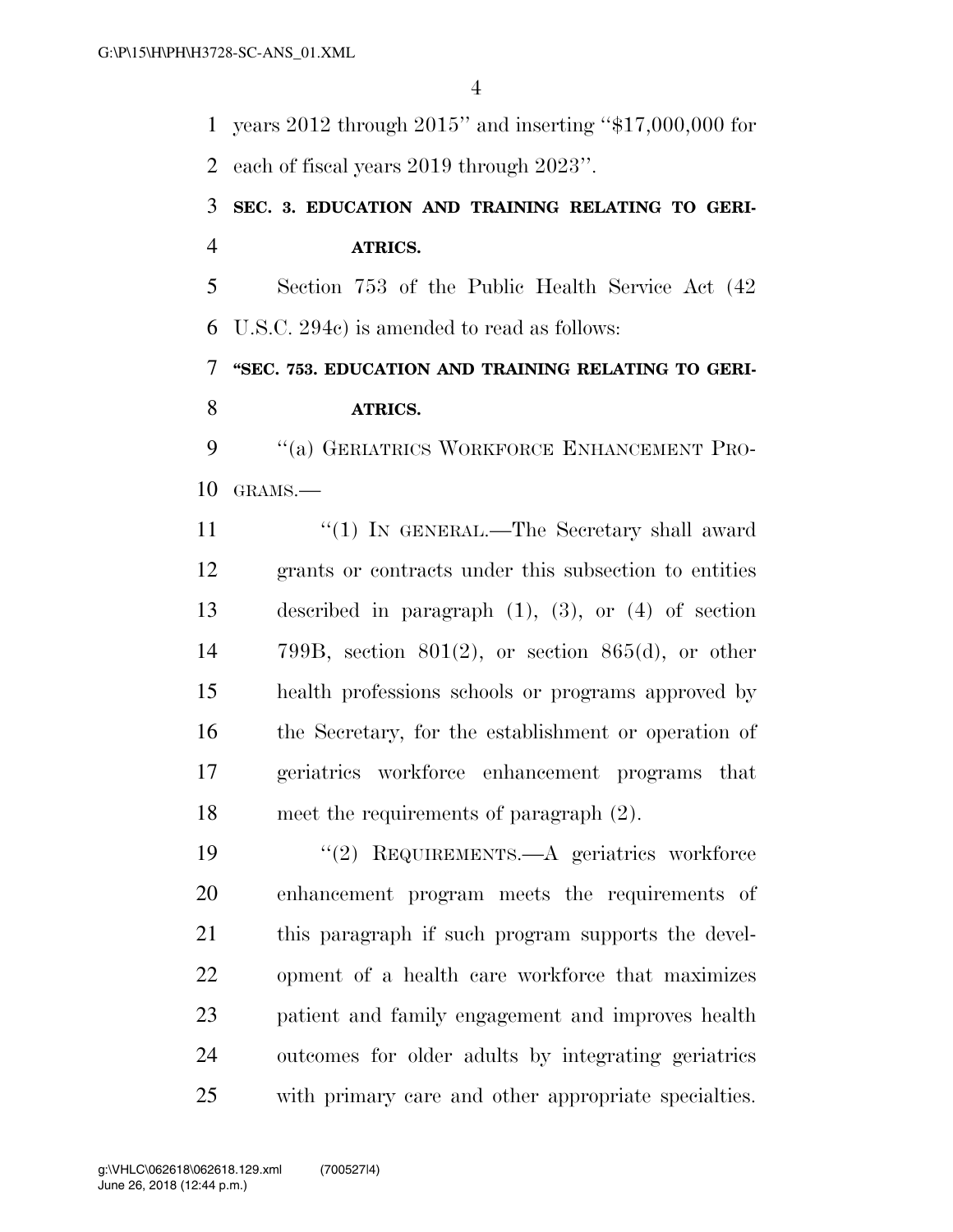Special emphasis should be placed on providing the primary care workforce with the knowledge and skills to care for older adults and collaborating with community partners to address gaps in health care for older adults through individual, system, commu- nity, and population level changes. Areas of pro- grammatic focus may include the following: 8 ''(A) Transforming clinical training envi- ronments to integrated geriatrics and primary care delivery systems to ensure trainees are well prepared to practice in and lead in such sys- tems. ''(B) Developing providers who can assess and address the needs and preferences of older adults and their families and caregivers at the individual, community, and population levels.  $\lq\lq\lq\lq\lq\lq\lq\lq\lq\lq\lq\lq\lq$  (C) Creating and delivering community- based programs that will provide older adults and their families and caregivers with the knowledge and skills to improve health out- comes and the quality of care for such adults. ''(D) Providing Alzheimer's disease and re- lated dementias (ADRD) education to the fami-lies and caregivers of older adults, direct care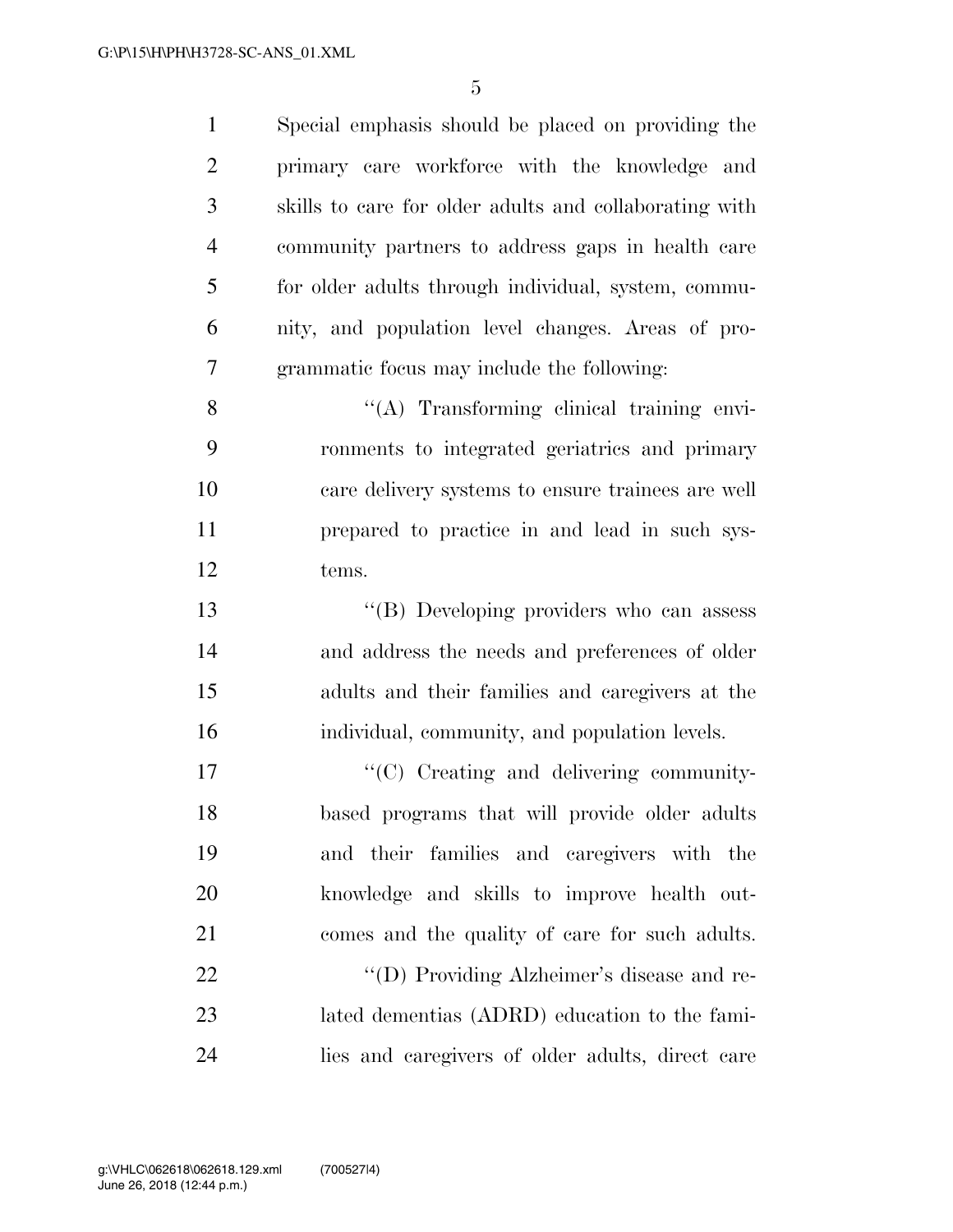workers, health professions students, faculty, and providers.

 ''(3) DURATION.—The Secretary shall award grants and contracts under paragraph (1) for a pe-5 riod not to exceed five years.

 ''(4) APPLICATION.—To be eligible to receive a grant or contract under paragraph (1), an entity de- scribed in such paragraph shall submit to the Sec- retary an application at such time, in such manner, and containing such information as the Secretary may require.

12 "(5) EQUITABLE GEOGRAPHIC DISTRIBU- TION.—The Secretary may award grants and con- tracts under paragraph (1) in a manner which will equitably distribute such grants among the various regions of the United States.

17 "(6) PRIORITY.—In awarding grants and con- tracts under paragraph (1), the Secretary may give priority to programs that—

20 "'(A) have the goal of improving and pro- viding comprehensive coordinated care of older adults, including medical, dental, and psycho-social needs;

24  $\langle$  (B) support the training and retraining of faculty, preceptors, primary care providers, and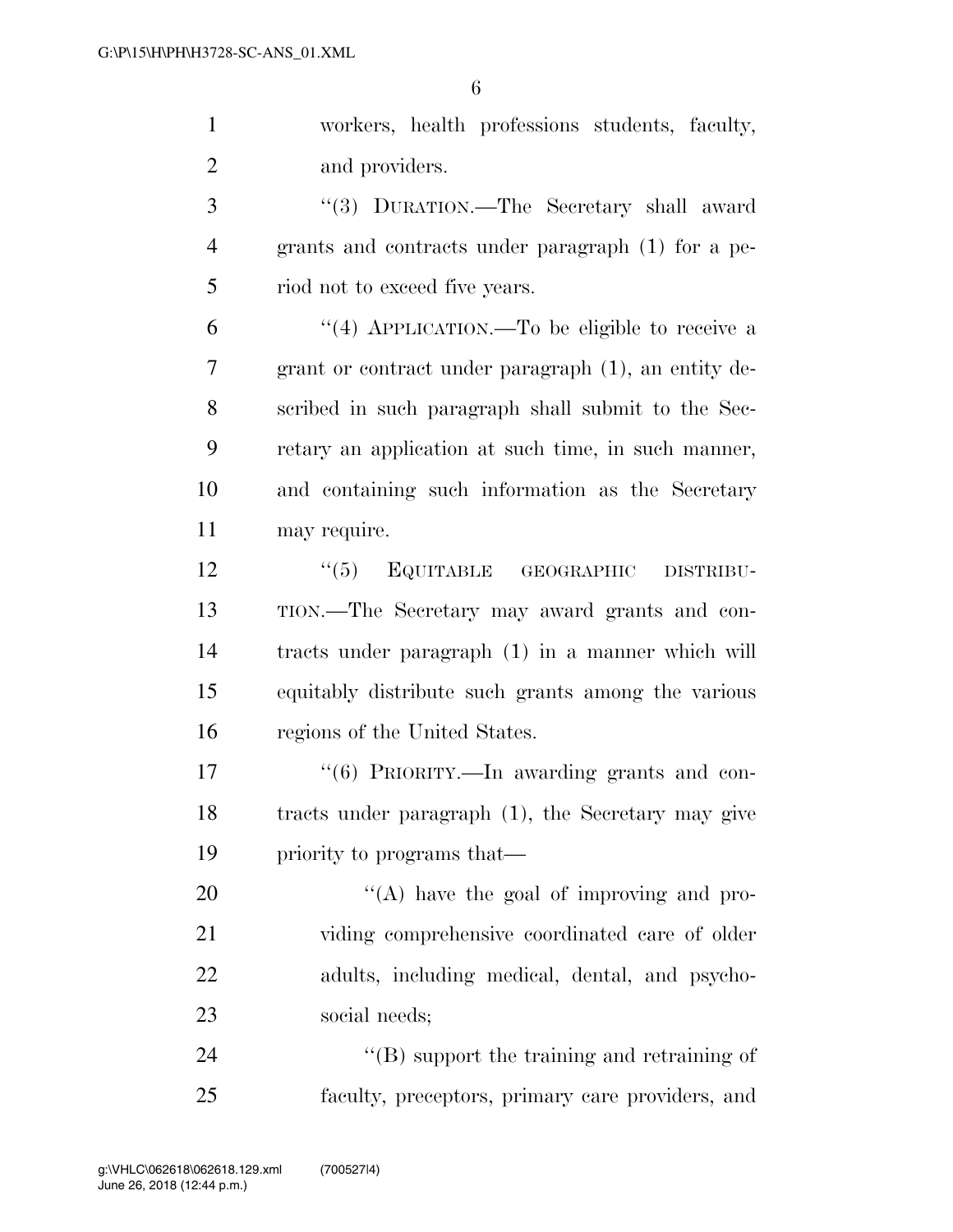| $\mathbf{1}$   | providers in other specialties to increase their       |
|----------------|--------------------------------------------------------|
| $\overline{2}$ | knowledge of geriatrics and gerontology;               |
| 3              | "(C) provide clinical experiences across               |
| $\overline{4}$ | care settings, including ambulatory care, hos-         |
| 5              | pitals, post-acute care, nursing homes, federally      |
| 6              | qualified health centers, and home and commu-          |
| $\overline{7}$ | nity-based services;                                   |
| 8              | "(D) emphasize education and engagement                |
| 9              | of family caregivers on disease self-manage-           |
| 10             | ment, medication management, and stress re-            |
| 11             | duction strategies;                                    |
| 12             | $\lq\lq(E)$ provide training to the health care        |
| 13             | workforce on disease self-management, motiva-          |
| 14             | tional interviewing, medication management,            |
| 15             | and stress reduction strategies;                       |
| 16             | $\lq\lq(F)$ provide training to the health care        |
| 17             | workforce on social determinants of health in          |
| 18             | order to better address the geriatric health care      |
| 19             | needs of diverse populations;                          |
| 20             | "(G) integrate geriatrics competencies and             |
| 21             | collaborative<br>interprofessional<br>practice<br>into |
| 22             | health care education and training curricula for       |
| 23             | residents, fellows, and students;                      |
| 24             | "(H) substantially benefit rural or under-             |
| 25             | served populations of older adults;                    |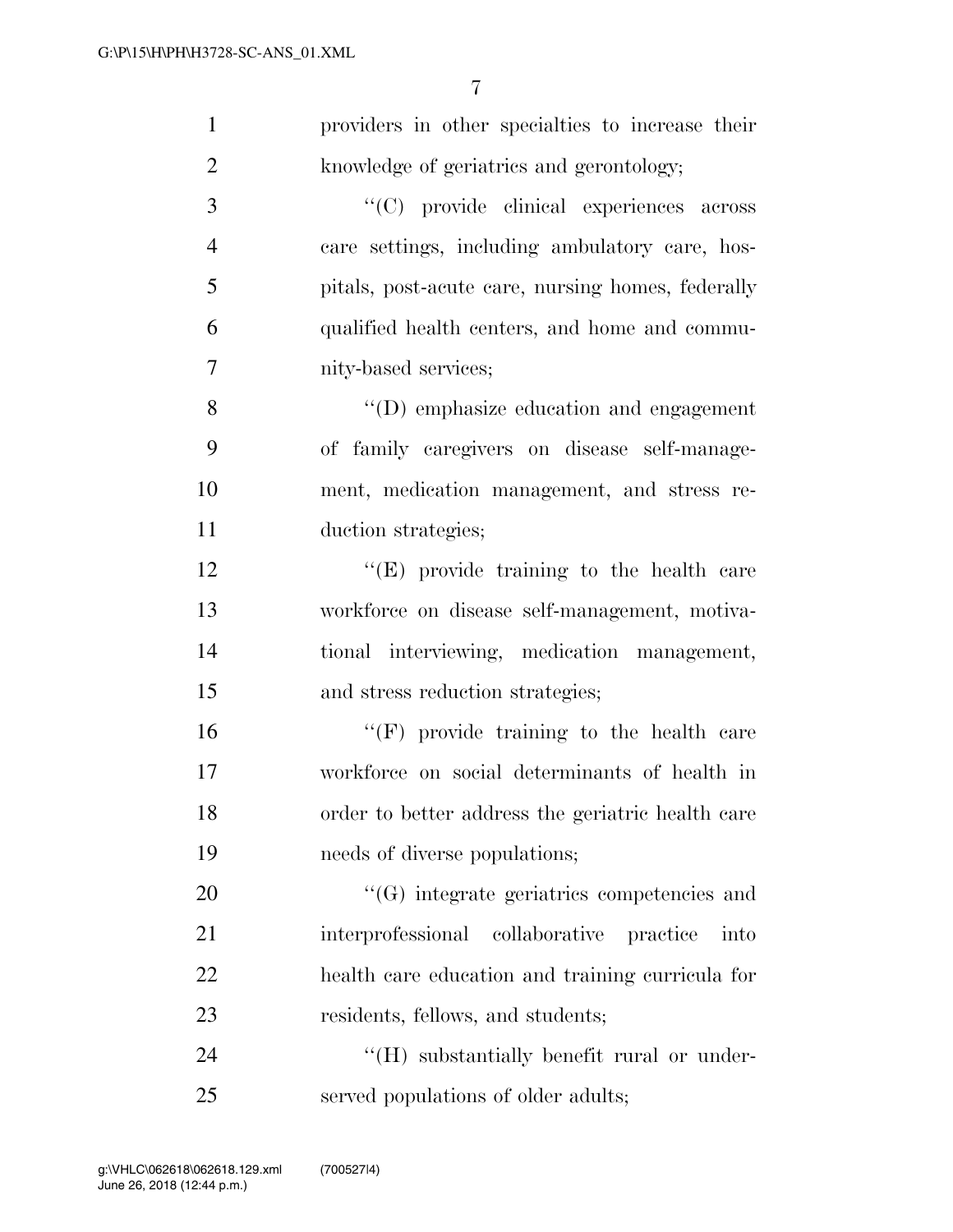| $\mathbf{1}$   | "(I) integrate behavioral health com-                 |
|----------------|-------------------------------------------------------|
| $\overline{2}$ | petencies into primary care practice, especially      |
| 3              | with respect to elder abuse, pain management,         |
| $\overline{4}$ | and advance care planning; or                         |
| 5              | "(J) offer short-term intensive courses               |
| 6              | $that-$                                               |
| 7              | "(i) focus on geriatrics, gerontology,                |
| 8              | chronic care management, and long-term                |
| 9              | care that provide supplemental training for           |
| 10             | faculty members in medical schools and                |
| 11             | other health professions schools or grad-             |
| 12             | uate programs in psychology, pharmacy,                |
| 13             | nursing, social work, dentistry, public               |
| 14             | health, allied health, or other health dis-           |
| 15             | ciplines, as approved by the Secretary; and           |
| 16             | "(ii) are open to current faculty, and                |
| 17             | appropriately credentialed volunteer faculty          |
| 18             | and practitioners, to upgrade their knowl-            |
| 19             | edge and clinical skills for the care of older        |
| <b>20</b>      | adults and adults with functional and cog-            |
| 21             | nitive limitations and to enhance their               |
| 22             | interdisciplinary teaching skills.                    |
| 23             | "(b) GERIATRIC ACADEMIC CAREER AWARDS.—               |
| 24             | "(1) ESTABLISHMENT OF PROGRAM.—The Sec-               |
| 25             | retary shall establish a program to provide Geriatric |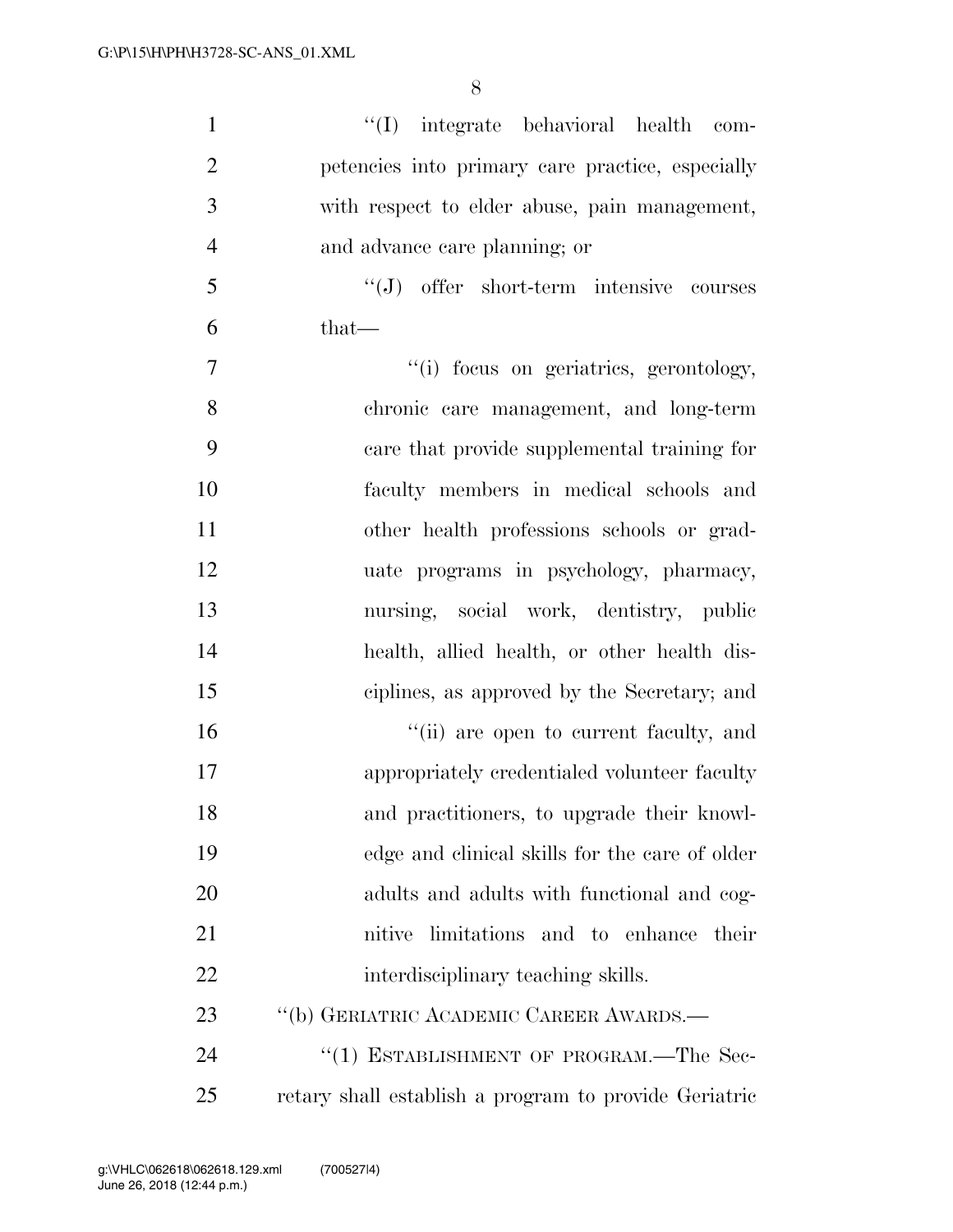| $\mathbf{1}$   | Academic Career Awards to eligible entities applying   |
|----------------|--------------------------------------------------------|
| $\overline{2}$ | on behalf of eligible individuals to promote the ca-   |
| 3              | reer development of such individuals as academic       |
| $\overline{4}$ | geriatricians or other academic geriatrics health pro- |
| 5              | fessionals.                                            |
| 6              | $``(2)$ ELIGIBILITY.—                                  |
| $\tau$         | "(A) ELIGIBLE ENTITY.—For purposes of                  |
| 8              | subsection, the term 'eligible entity'<br>this         |
| 9              | means-                                                 |
| 10             | "(i) an entity described in paragraph                  |
| 11             | $(1), (3),$ or $(4)$ of section 799B or section        |
| 12             | $801(2)$ ; or                                          |
| 13             | "(ii) an accredited health professions                 |
| 14             | school or graduate program approved by                 |
| 15             | the Secretary.                                         |
| 16             | "(B) ELIGIBLE INDIVIDUAL.—For<br>pur-                  |
| 17             | poses of this subsection, the term 'eligible indi-     |
| 18             | vidual' means an individual—                           |
| 19             | $\lq\lq$ (i) who—                                      |
| 20             | $\lq\lq$ is board certified in internal                |
| 21             | medicine, family practice, psychiatry,                 |
| 22             | or licensed dentistry, or has completed                |
| 23             | any required training in a discipline                  |
| 24             | and is employed in an accredited                       |
| 25             | health professions school or graduate                  |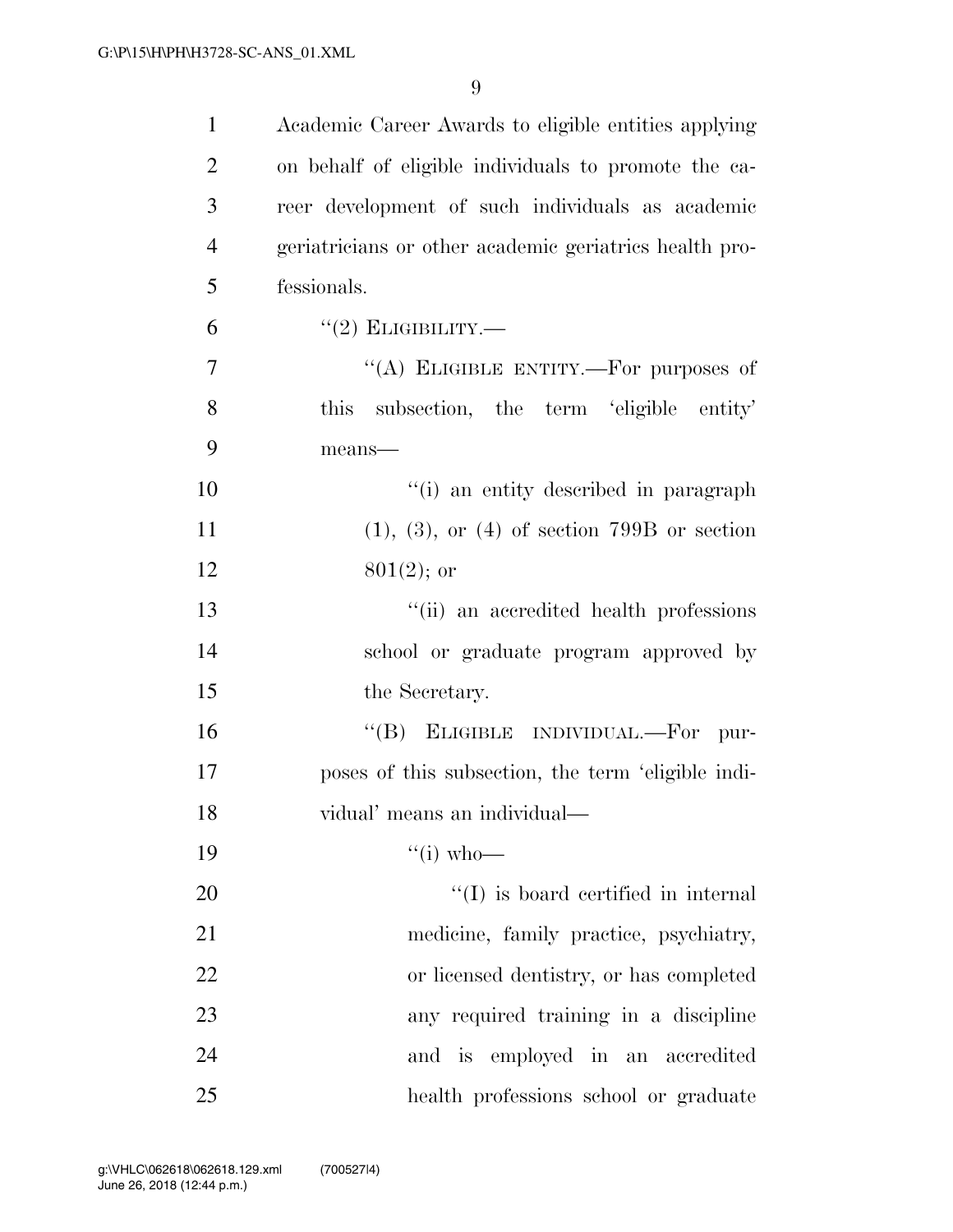program that is approved by the Sec-retary; or

 ''(II) has completed an approved fellowship program in geriatrics or gerontology, or has completed spe- cialty training in geriatrics or geron- tology as required by the discipline and any additional geriatrics or geron- tology training as required by the Sec-retary; and

11 ''(ii) who has a junior (non-tenured) faculty appointment at an accredited school of allopathic medicine, osteopathic medicine, nursing, social work, psychology, dentistry, pharmacy, or other allied health disciplines in an accredited health profes- sions school or graduate program that is approved by the Secretary.

 ''(3) LIMITATIONS.—An eligible entity may not receive an award under paragraph (1) on behalf of an eligible individual unless the eligible entity—

22 ''(A) submits to the Secretary an applica- tion, at such time, in such manner, and con-taining such information as the Secretary may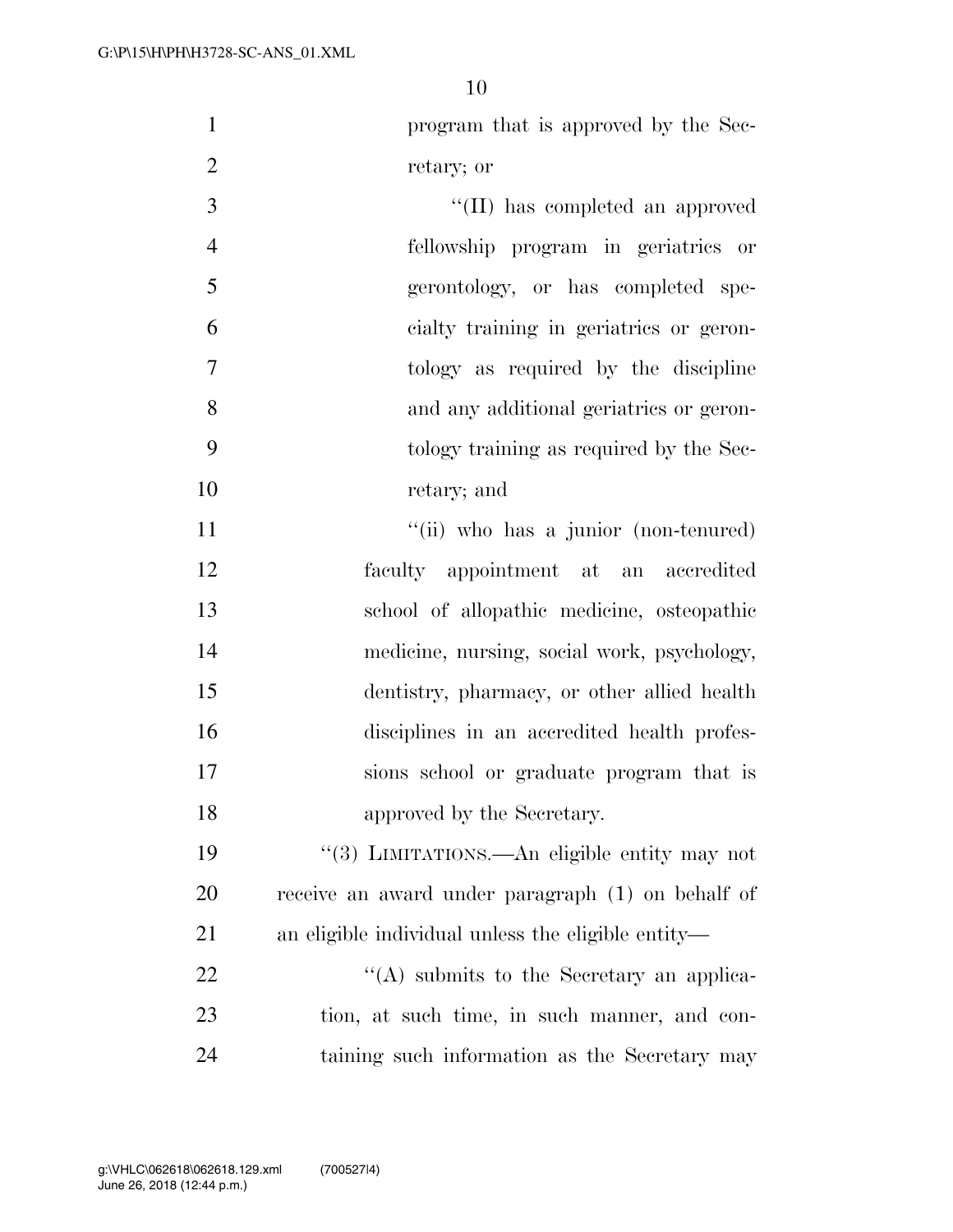require, and the Secretary approves such appli-cation;

3 ''(B) provides, in such form and manner as the Secretary may require, assurances that the eligible individual on whose behalf an applica- tion was submitted under subparagraph (A) will meet the service requirement described in para-8 graph  $(7)$ ; and

9 ''(C) provides, in such form and manner as the Secretary may require, assurances that such individual has a full-time faculty appointment in an accredited health professions school or graduate program and documented commitment from such school or program to spend 75 per- cent of the total time of such individual on teaching and developing skills in interprofes-sional education in geriatrics.

18 ''(4) REQUIREMENTS.—In awarding grants under this subsection, the Secretary—

 $\langle (A)$  shall give priority to eligible entities 21 that apply on behalf of eligible individuals who are on the faculty of institutions that integrate geriatrics education, training, and best prac-tices into academic program criteria;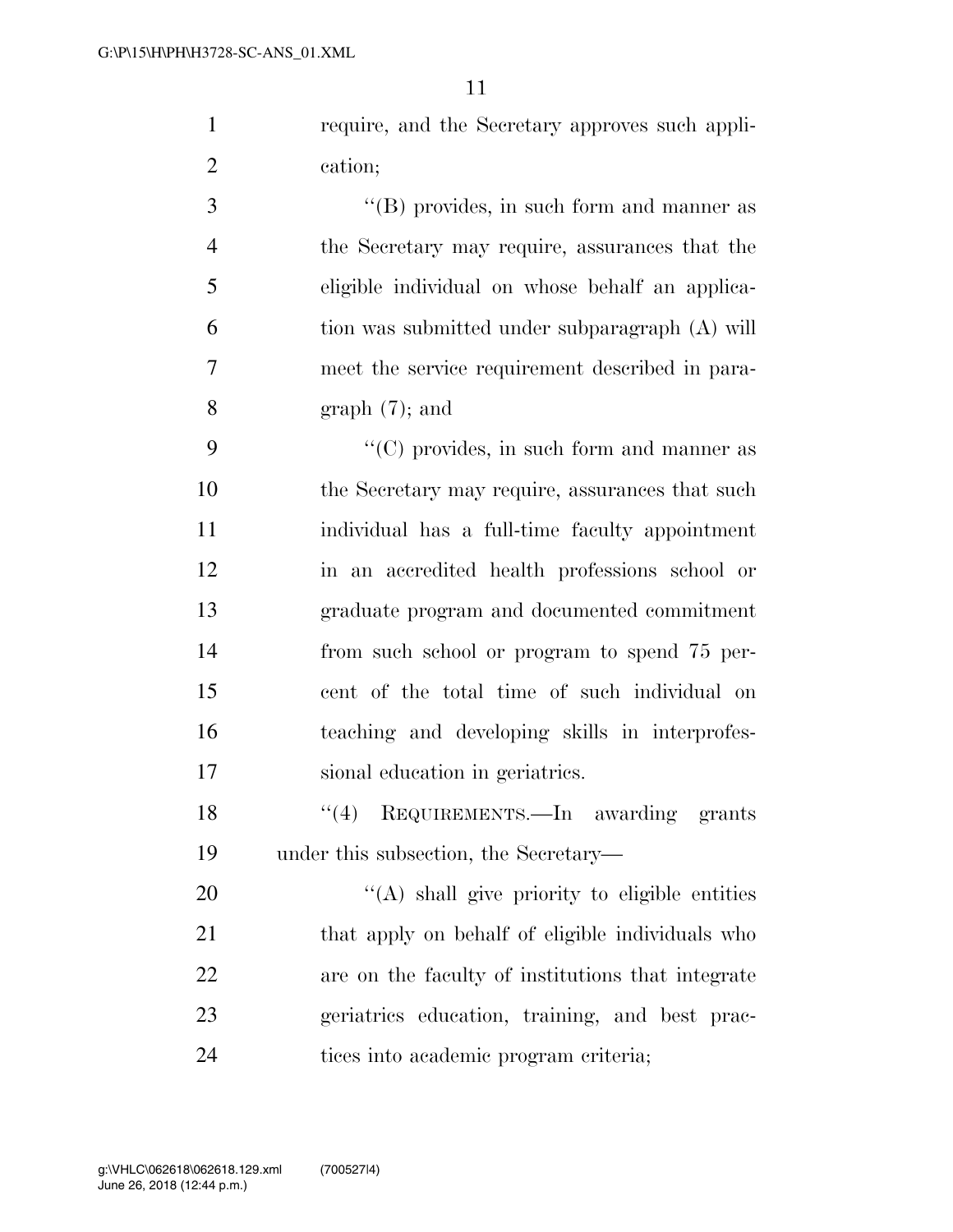| $\mathbf{1}$   | "(B) may give priority to eligible entities           |
|----------------|-------------------------------------------------------|
| $\overline{2}$ | that operate a geriatrics workforce enhance-          |
| 3              | ment program under subsection (a);                    |
| $\overline{4}$ | $\lq\lq (C)$ shall ensure that grants are equitably   |
| 5              | distributed across the various geographical re-       |
| 6              | gions of the United States, including rural and       |
| 7              | underserved areas;                                    |
| 8              | "(D) shall pay particular attention to geri-          |
| 9              | atrics health care workforce needs among un-          |
| 10             | derserved populations and rural areas; and            |
| 11             | "(E) may not require an eligible individual,          |
| 12             | or an eligible entity applying on behalf of an eli-   |
| 13             | gible individual, to be a recipient of a grant or     |
| 14             | contract under this part.                             |
| 15             | "(5) MAINTENANCE OF EFFORT. An eligible               |
| 16             | entity receiving an award under paragraph (1) on      |
| 17             | behalf of an eligible individual shall provide assur- |
| 18             | ances to the Secretary that funds provided to such    |
| 19             | individual under this subsection will be used only to |
| 20             | supplement, not to supplant, the amount of Federal,   |
| 21             | State, and local funds otherwise expended by such     |
| <u>22</u>      | individual.                                           |
| 23             | $``(6)$ AMOUNT AND TERM.—                             |
| 24             | "(A) AMOUNT.—The amount of an award                   |
| $25\,$         | under this subsection for eligible individuals        |